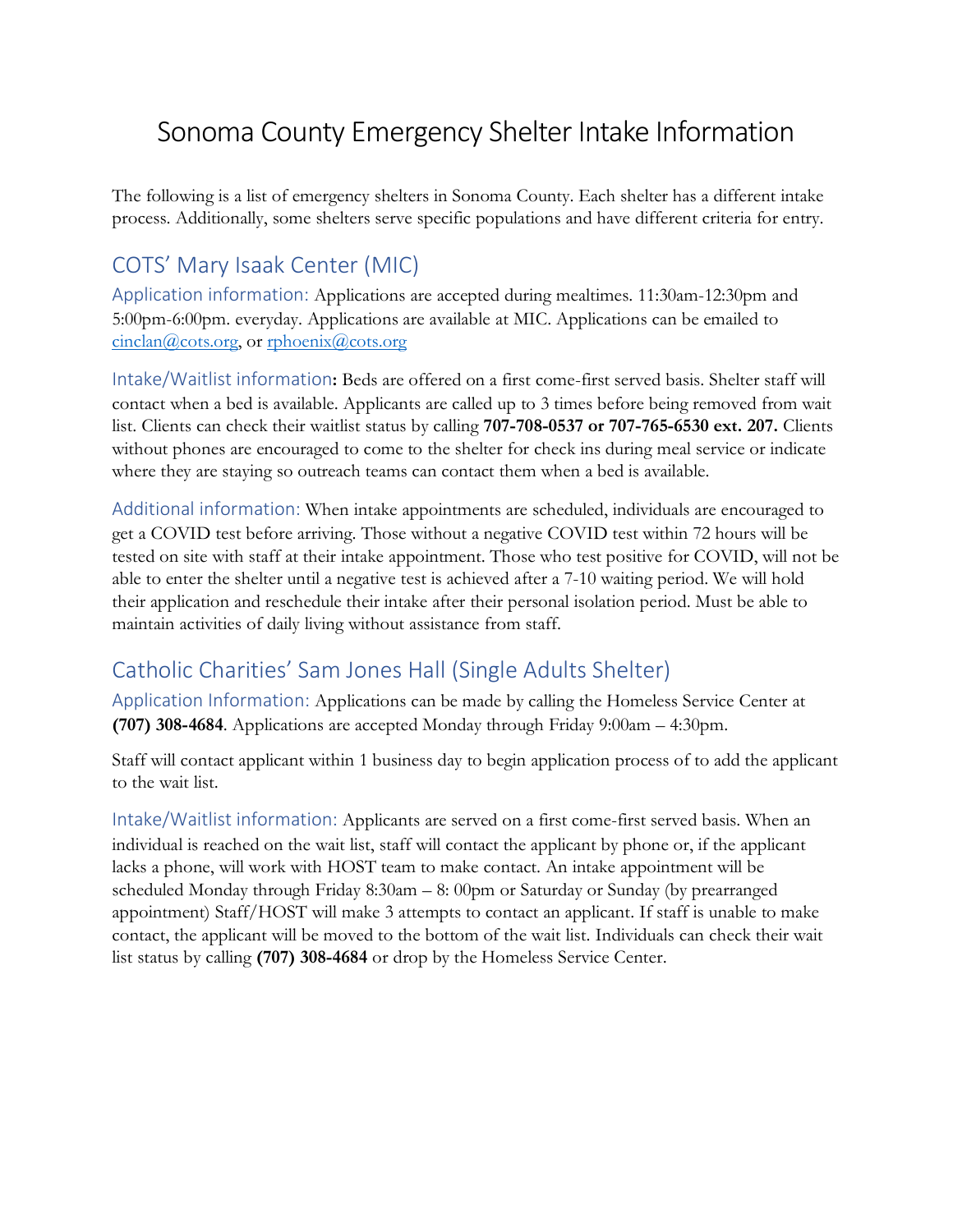## Catholic Charities' Family Support Center (families with children only or expectant couples/mothers in 3rd trimester of pregnancy)

Application information: Applications are made by calling the Family Support Center at **(707) 542-5426.** Applications are accepted Monday through Friday 8:30am – 4: 00pm.

Staff will contact applicant within 1 business day to begin application process or to add the applicant to the wait list.

Intake/Waitlist information**:** Applicants are served on a first come-first served basis. When an individual is reached on the waitlist, staff will contact the applicant by phone or, if the applicant lacks a phone, will work with HOST team to make contact. An intake appointment will be scheduled Monday through Friday 8:30am – 7: 00pm or Saturday or Sunday (by prearranged appointment 9:00am – 3:00pm) Staff/HOST will make 3 attempts to contact an applicant. If staff is unable to make contact, the applicant will be moved to the bottom of the wait list. Individuals can check their wait list status by calling **(707) 542-5426.**

## Social Advocates For Youth (SAY) Dream Center and Coffee House Teen Shelter (Transitional Aged youth only)

Application/Intake information: Application/Intakes can be done 24-7. Those interested can call the SAY Crisis line: **1-888-729-0012.**

Additional information: All shelters are co-ed; The Dream Center Emergency Shelter is for youth ages 18-24 dorm style and The Coffee House Teen Shelter is for youth ages 12-17.

### Nation's Finest, Hearn House (Veterans Only)

Application Information: Beds are prioritized based on vulnerability. Those interested in shelter should contact Housing Coordinator at **707-548-3247/1-833-468-9676**. If there is not availability, the client can be placed on a waiting list and staff will refer client to other services.

Intake/Waitlist Information: When an applicant is reached on the waitlist, the Housing Coordinator will contact the client to schedule an intake appointment. If the Housing Coordinator is unable to contact the client within 14 days of notice of service availability, they will be removed from the waitlist.

Additional Information: Program has strict entry requirements. Must be a veteran that is VA medically eligible, no sex offenders, COVID restrictions, service animals will be considered. (call for more information)